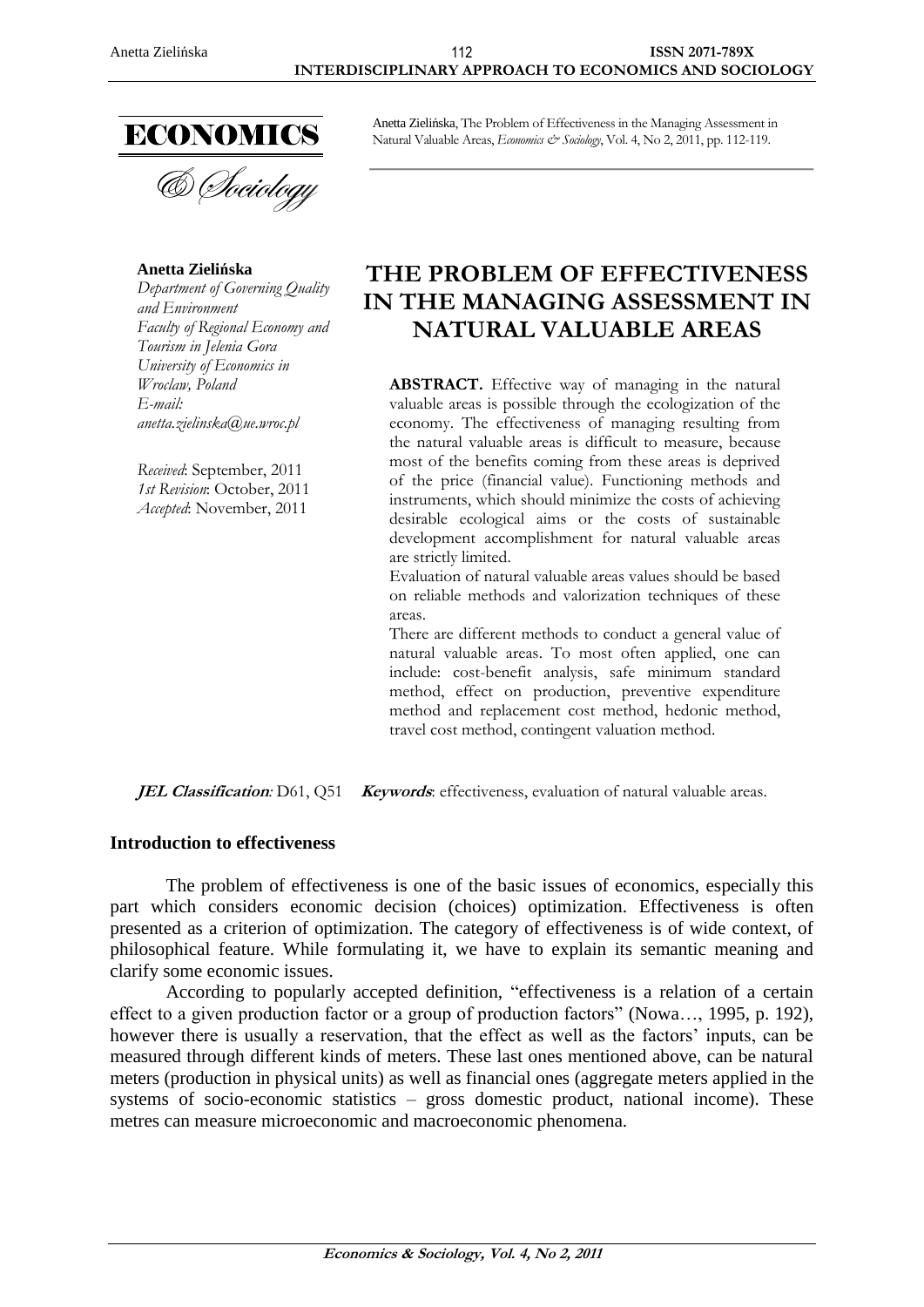

Scheme 1. Assessment's criteria of effectively – operational managing *Source*: Becla A. *et al.*, 2010, p. 93.

Therefore effectiveness this is a relation, described in time and space, between obtained results and incurred inputs in the context of the action's aims, measures and conditions necessary to their achievement. That is why, it is a feature of human activity, which in favor of the accomplishment of an intended aim. This action therefore, is intentional and effective. Effectiveness introduces full relation of the effects towards incurred inputs, at the same time, it is subjected to the structural and dynamic assessment. These are useful indicators while making decisions *ex ante* and the assessment of the decision *ex post*.

In economic dimension effectiveness is treated as a criterion, measure towards economic ventures, allowing for the choice of one of them and defining alternative costs. In this function, effectiveness takes the form of appointed indicator or not. In the appointed form, effectiveness is a quantity which shows absolute amounts of income, profit or cost. They are introduced in a natural (subject) view or valuable (financial). In the inappointed form it is most often the relative relation of two defined quantities:

$$
E_1 = \frac{Ef}{Nk}
$$

where:  $Ef$  – effects,  $Nk$  – inputs and

$$
E_2 = \frac{Nk}{E} \frac{E}{E}
$$

In the case of the first formula, we get the indicator which informs us what income of each unit's inputs is. In the second case, it is an indicator showing input-absorption of each unit's income. Inputs as well as effects can be characterized thanks to various measures (costs – incomes, profits) introduced in natural units or valuable ones (financial).

Defining and measurement of effectiveness stand for specific problems. Others are connected with the assessment of their value. When is the effectiveness maximum, when it is enough and what decides about that? In the theory of economics the problem of effectiveness directly refers to the issue of rational managing. The aim of this article is to diagnose the problems of effectiveness on the basis of natural valuable areas.

#### **1. Effective managing on the natural valuable areas**

Managing should be treated as the process of making decisions concerning the ways of using economical resources or as the process of the accomplishment of transformations of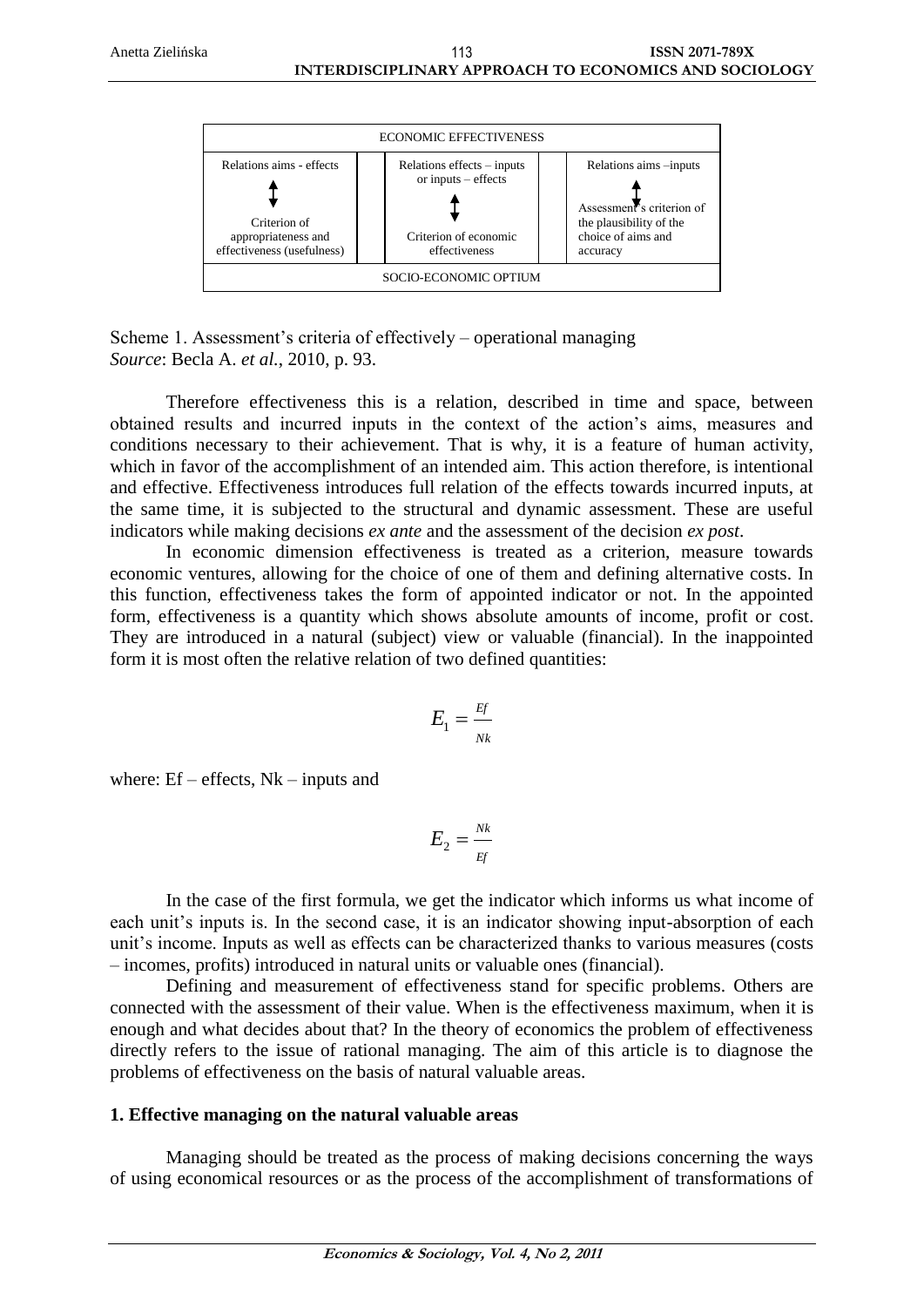these resources into useful good (services) from the people's needs view. It means to posses the ability to satisfy these needs. The process of managing can be well described thanks to the following scheme (*Scheme 2*).



Scheme 2. Determinants and criteria of managing process *Source*: Becla A., *et al.*, 2010, p. 91.

This scheme shows all crucial problems in managing, particularly the issues of economical effectiveness, socio-economical optimum, rationality, appropriateness or competence – statistical and dynamic. These problems refer to managing as a whole, more theoretically viewed process as well as to particular kinds of economical resources.

Managing as the process of necessary decisions is determined by unlimited (in the sense of the Cartesian kind product, magnitude and changeability – dynamics), needs or rare (in the sense of the Cartesian kind product, limitation – physical finiteness, demand and availability) economical resources. These two determinants give the managing the feature of necessity (indispensability). Limitlessness of the needs results from, as mentioned above, overlapping on each other the effects of genre diversity of man's needs, their individual and group magnitude (community of people) and changeability (dynamics) in time and space. Rarity of economical resources means the relation between the needed quantity of resource and the available quantity of resource. If it exceeds the unity, then a certain resource has an attribute of rarity. Available quantity of resource is physically limited, whereas needed quantity of this resource illustrates the level of the needs satisfaction, socio-economic development and even the range of waste in using a certain economical resource.

In the process of managing made decisions use two basic criteria – benefits and inputs (costs). The first ones in the phase of making decisions are of the character of expected ones (potential) benefits. Whereas, the inputs (costs) can be actual, real quantities which are necessary to accomplish a chosen decision or potential ones connected with each possible to accomplish alternative. There is one more approach which seems to be a better one; it is the analysis of alternative costs, understood as the qualities of lost, potential possibilities for the application of certain economical resources.

The managing process also takes place on other natural valuable areas. Geographical space should be considered to be such an area, which is subjected to legal and functional protection and, on which the rational managing, including resources and necessary restitution, is being accomplished.

Natural valuable areas should be treated as an element of natural capital. It means that this source should be subject to certain rules of various generality level. One of most important rules of managing the natural capital, one can include (Czaja, Becla, 2002, p. 62- 63):

1) the rule of balancing resources and disbursement, in other words, it means to be knowledgeable about the resource scale of certain capital to run the evidence of its disbursements;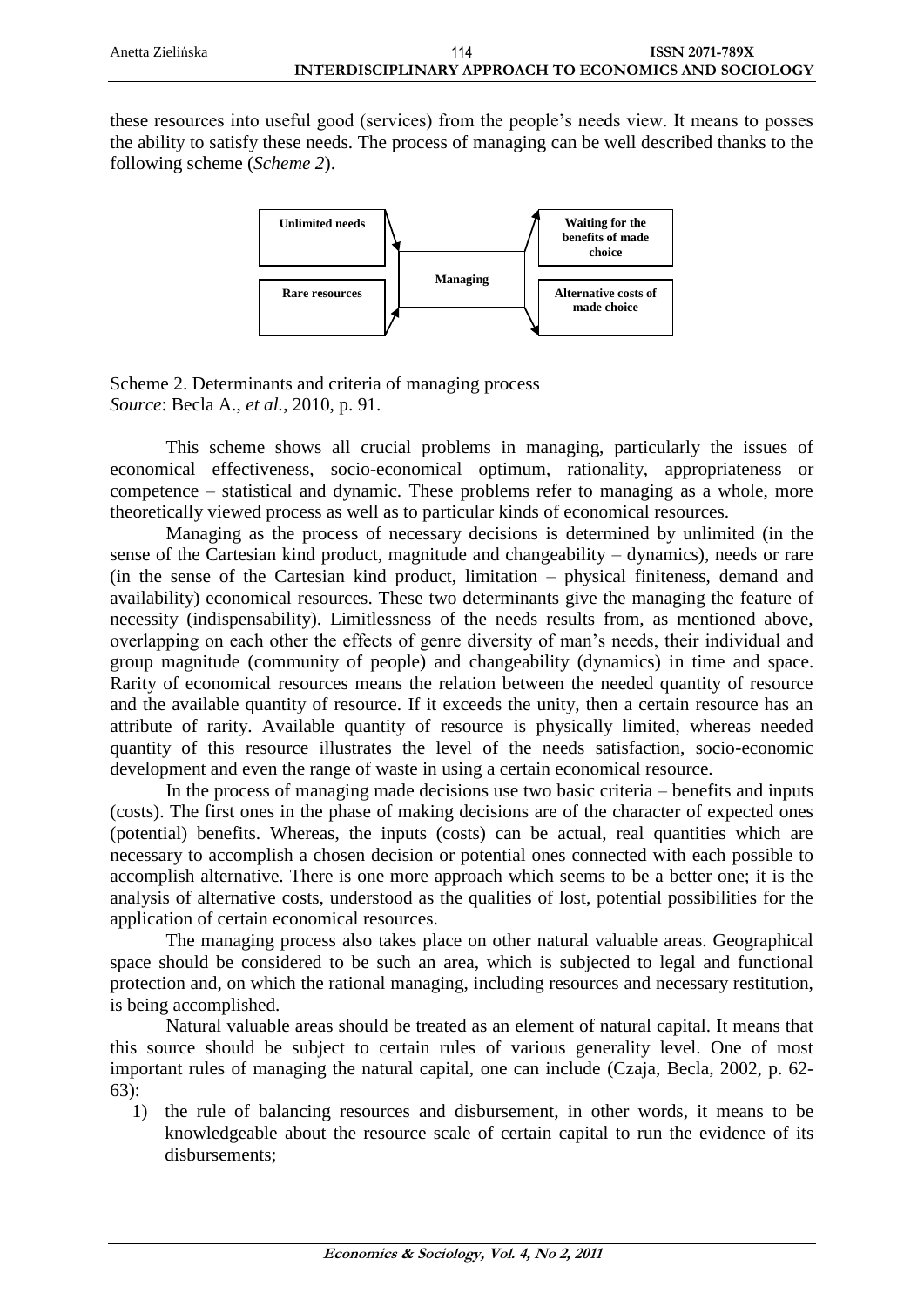- 2) the rule of not depleting the natural capital resources, especially basic natural capital (e.g. biodiversity, the world of wild nature);
- 3) the rule of maintaining the diversity of natural capital components, on three levels of biological organization: genetic (ontogenetic), species and biocenotic (habitat);
- 4) zasada substytuowania kapitału naturalnego innymi formami kapitału. Changeability of natural capital elements is limited. Therefore, there is no possibility to entirely substitute this capital by other anthropogenic forms of capital, such as: object and financial capital, human capital, social capital or information one;
- 5) the principle of the minimization of the entropy source. From the natural observations it results that in natural processes, there are usually chosen such solutions which minimize the pace of enlargement of entropy in environment. A similar rule should be applied in business activity and in a human being functioning;
- 6) the principle of rational use from the natural capital resources (the application of the maximization criterion of the usefulness, obtained from natural capital), in other words comprehensiveness of gaining values;
- 7) the principle of the effective use of natural capital elements, in other words the economization of proceeding, which means to obey the criterion of gaining benefits' surplus over costs.

Natural valuable areas contribute to the accomplishment of the directives included in the document called: The Strategy of Poland's Sustainable Development until 2025, where there is written, that one of the most important tasks is to: "provide ecological security of the country, raise the quality of social life through providing a good condition of natural environment in the whole area of the country and also to guarantee that Polish natural and cultural heritage will be handed over future generations, in the state which will make it possible to accomplish their own aspirations" (Strategia…, 1999).

Effective way of managing in the natural valuable areas is possible through the ecologization of the economy. Economy ecologization influences on the economic development and also on the improvement of social life quality, particulary local communities. Local community finds employment (new workplaces) and incomes in proecological sphere of business activity.

Business activity in accordance with the idea of sustainable development on valuable natural areas can be carried out by the following fields of science:

- tourism (and its environment-friendly forms).
- agriculture (ecological agriculture influencing on the production of health food),
- forest management (acquiring undergrowth, hunting),
- natural medicine and health-resort services (using natural environment conditions for the development of health-resort services),
- souvenir industry.

The protective function of valuable natural areas put a lot of restrictions on the business Activity, however these restrictions concern traditional forms of business activity. In the act on nature conservation there are listed orders and prohibitions (Act on wildlife conservation, Article 15, 17, 24, 33), concerning possible and forbidden forms of managing within the protected areas. That is why a desirable direction of development is greening of the economy (*Table 1*).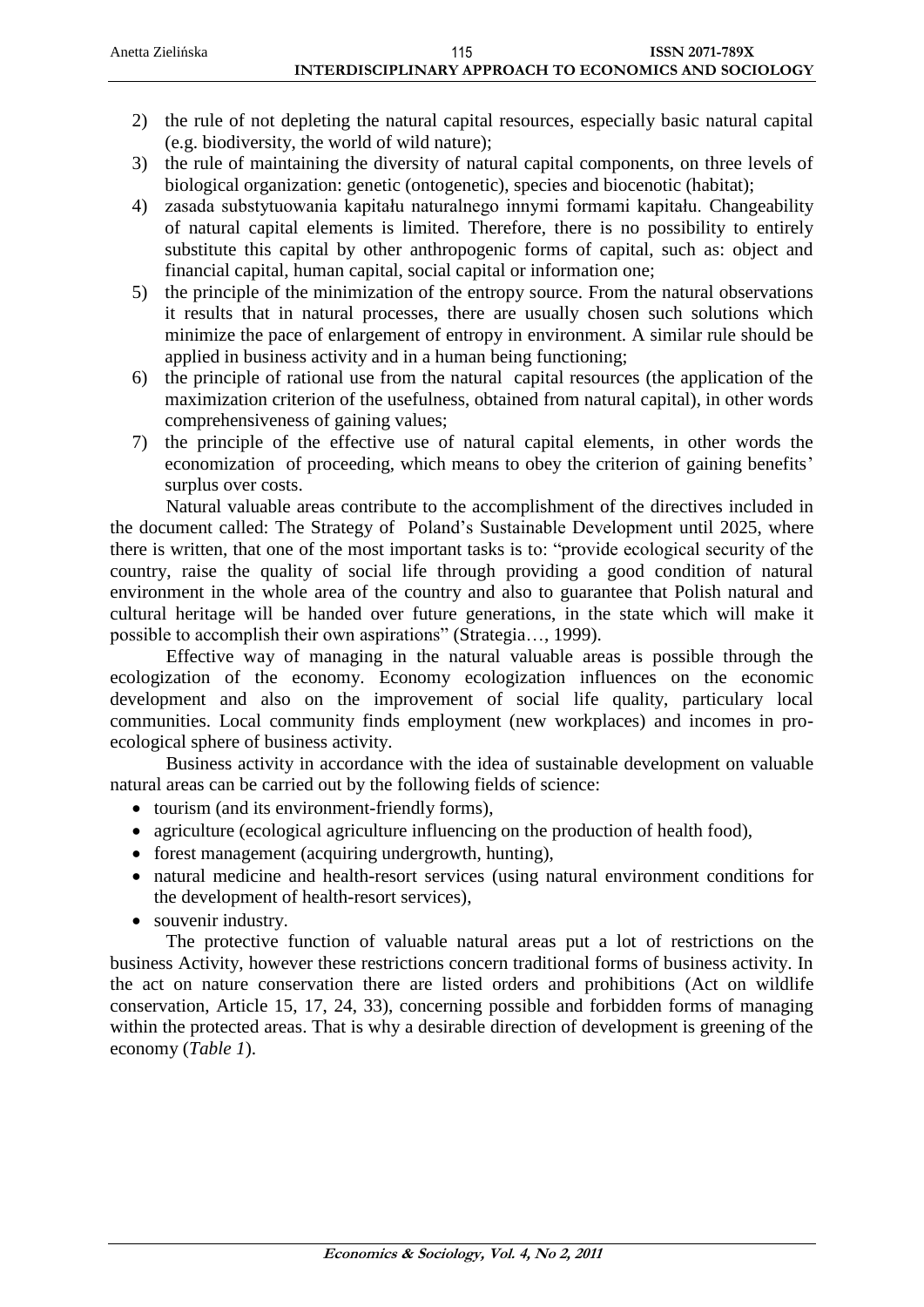| <b>Type of activity</b>                       | <b>National park</b><br>protection: |             | Landscape    | Area of<br>protected | <b>Natura</b><br>2000 |
|-----------------------------------------------|-------------------------------------|-------------|--------------|----------------------|-----------------------|
|                                               | accurate                            | part        | park         | landscape            | area                  |
| Ecotourism                                    |                                     | $^{+}$      |              |                      | $^+$                  |
| Farm tourism                                  |                                     | X           |              |                      |                       |
| Cycling tourism                               |                                     | X           |              |                      |                       |
| Mass tourism                                  |                                     | X           | $\mathbf{x}$ |                      |                       |
| Ecologicla agriculture                        |                                     | $\mathbf x$ |              |                      |                       |
| Care-farm forest management                   | $\mathbf x$                         | $^{+}$      |              |                      |                       |
| Aquiring of undergrowth,<br>efficient hunting |                                     |             | X            |                      |                       |

#### Table 1. Business activity in the selected forms of wildlife conservation

**(-)** unacceptable; (**x)** acceptable; (**+)** recommended

*Source*: Zielińska A., 2009, p. 110.

The above mentioned fields give measureable economic benefits, for which one can describe effectiveness. However, the difficulties with determining and measuring effectiveness appear for non-measureable benefits, resulting from the existence of natural valuable areas, such as:

- widespreading the principles of sustainable development, a proper shaping the areas and their economic potential;
- raising the ecological education level (educational ecological tours) and the development of scientific research;
- increasing the local community mobility through creating temporary and part-time workplaces, and making more flexible the employment policy, and creating innovative workplaces;
- creating and supporting regional and local places of cultural heritage through cultivating regional traditions and customs;
- protection of cultural heritage, the development of cultural resources, joining into international, cultural activities, internationalizing the cultural heritage, international promotion of culture and supporting border cultural exchange;
- supporting civic, touristic-agricultural initiatives and widespreading the attitudes which protect local, natural environment resources among local communities;
- promoting active weekend leisure and health lifestyles among people and widespreading the idea of responsibility for somebody's own health;
- widespreading the knowledge about natural environment values with the possibility to use them in a cultural and touristic way, and also the promotion of touristic, recreational and cultural – historic values;
- stimulating to civic participation for environment protection (Zielińska, 2006, pp. 198-203);
- an impact on ethical and moral systems, shaping the system of values;
- the beatu of landscape and nature, inspirations for art, reflections and shaping the feeling if beauty.

The effectiveness of natural valuable areas is visible through its stimulating impact on local economy and local community. First of all, they favor the ecologization of traditional forms of managing and the already functioning sectors (divisions or branches) of local economy. Secondly, in the local economy such kinds of business activity like: ecological tourism, farm tourism and other forms of modern tourism, ecological agriculture and the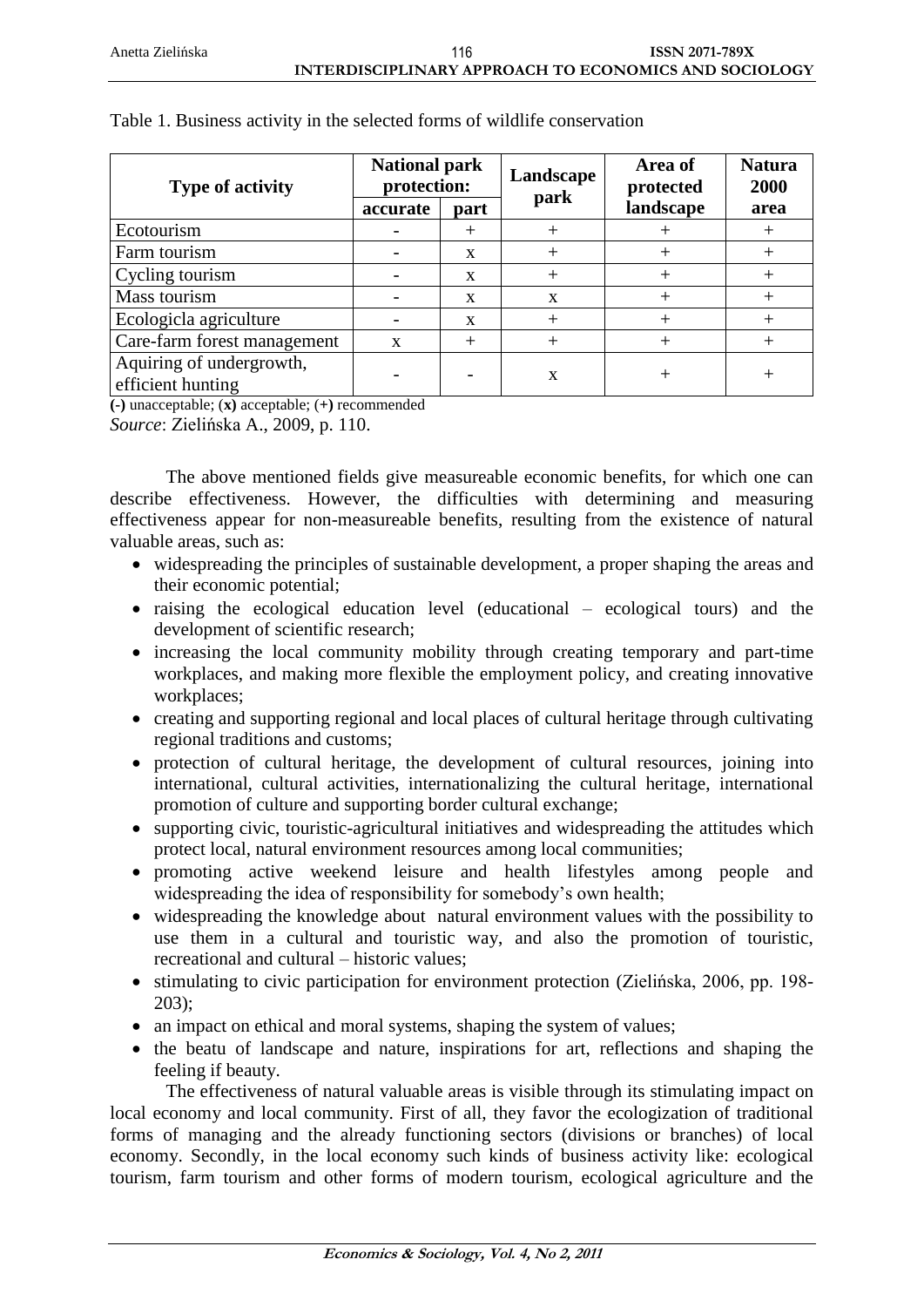production of healthy food can develop. Thirdly, one can notice an increase of value of already existing residential and farm real estate, which are situated in natural valuable space. Fourthly, one can acquire various non-economic arable lands, particulary in the form of spa services and natural medicine. Fifthly, on the level of local communities, there are different possibilities to conduct scientific research and developing ecological education, and strengthening the civic participation. They create, getting more important in a modern economy, social capital. Sixthly, natural valuable areas generate additional employment and additional income, what is very important for local labour markets. Seventhly, New and various protection solutions improve life quality of inhabitants as well as visitors (e.g. tourists).

Extremely crucial conditions, concerning the effectiveness of natural valuable areas are dependent on local community, which has to be convinced, that the existence of these areas is a chance for development and improvement of life quality, in other words economic prosperity. Certainly, it requires the changes in society's mentality and attitudes. It is also a crucial condition of effective accomplishment of local sustainable development strategies and getting all positive consequences from the accomplishment of such strategies.



Scheme 3. A stimulating influence of protected areas and natural valuable areas on economy and community

*Source*: Becla A., Zielińska A., 2006, p. 122.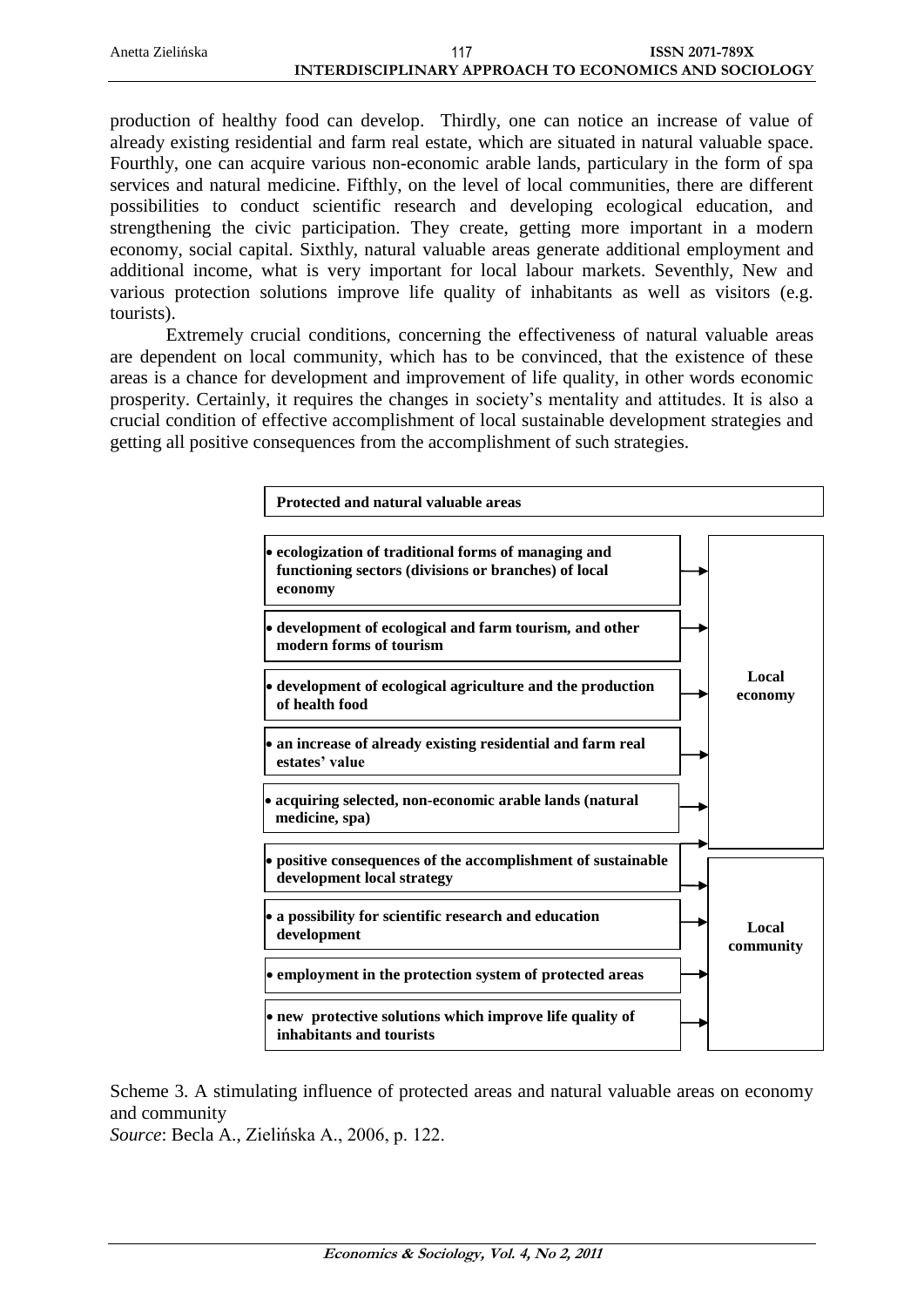#### **2. Effectiveness measurement for natural valuable areas**

The economic assessment of the environment means to attribute financial value for foods and services provided by natural environment (e.g. natural valuable areas). Attributing economic values for the resources and natural values is connected with equal treatment of labour capital and natural environment, because foods and environmental services are not usually the subject of market transactions and their value is not revealed through market prices (look further Peszko G. *et al.*, 2003, p. 27).

The assessment of natural valuable areas brings many fundamental issues. First, it requires a very precise and complex information on influences on these areas (on flora, fauna, ecosystems, biodiversity), on their economic, health and environmental results. Secondly, one should recognize the size of owned environmental resources (inventorying) in natural valuable areas. Binding in Poland, the system of socio-economic statistics does not provides sufficient and reliable information. Losses connected with landscape degradation, with the loss of socio-cultural elements of local community are difficult to define. How to define the benefits of aesthetic and holiday effects, or the assimilative capacity of natural valuable areas? Moreover, there are not any proper and complete information if it goes about natural resources. Only a few districts in Poland carried out natural inventorying (look further Zielińska A.).

Is it, then, possible to carry out the measurement of the effectiveness of natural valuable areas? It is a very difficult venture. There are different methods to conduct a general value of natural valuable areas. To most often applied, one can include:

- 1) cost-benefit analysis,
- 2) safe minimum standard method,
- 3) effect on production,
- 4) preventive expenditure method and replacement cost method,
- 5) hedonic method,
- 6) travel cost method,
- 7) contingent valuation method.

The above mentioned methods of natural valuable areas assessment contend with many methodological and information problems, what limits a practical application of these methods. However, one should continuously look for new, better solutions and improve assessment methods, the well-known as well as empirically verified ones, in order to be able to appoint the effectiveness of natural valuable areas.

#### **Final conclusions**

Gained results allow to formulate few conclusions:

- The effectiveness of managing resulting from the natural valuable areas is difficult to measure, because most of the benefits coming from these areas is deprived of the price (financial value). In the report TEEB ("The economics of ecosystems and biodiversity") one calculated the value of annual loss of ecosystem function, which was estimated to be in the amount of 50 billion Euros. It means that, in the case of not taking the activities, the loss of biological diversity on a land itself, could cost 7% GDP until 2050, however, one should keep in mind that this amount would increase significantly, if take into account the loss of function provided by sea ecosystems (look further Ekonomia…, 2008).
- The measurement of the effectiveness for natural valuable areas come cross many important problems. Functioning methods and instruments, which should minimize the costs of achieving desirable ecological aims or the costs of sustainable development